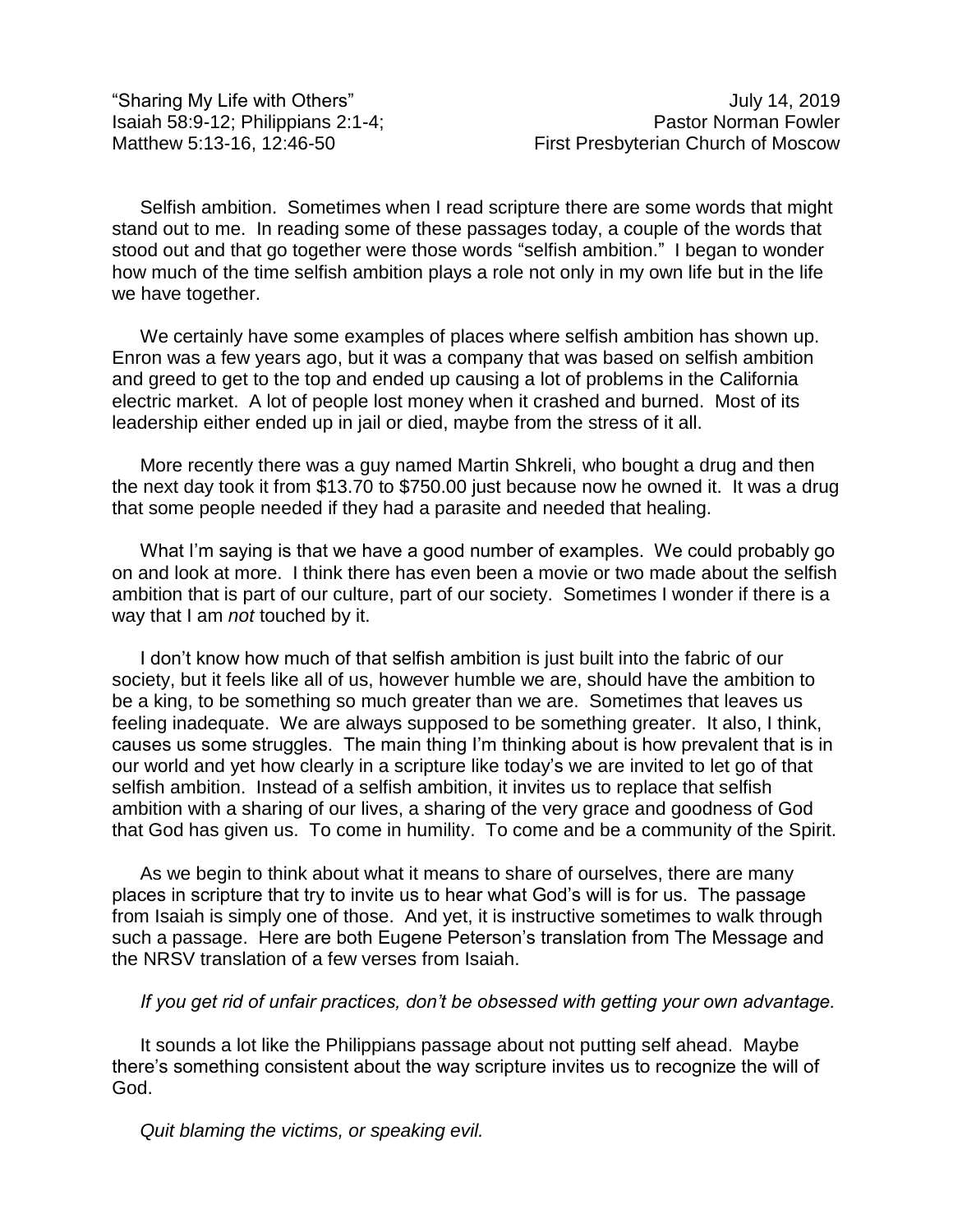An invitation to change the way we're doing things. It's incredible to me that perhaps the scripture knows us pretty well because it's so easy to simply want to take my problems and blame somebody else for them. Yet, scripture is inviting us not to do that.

Or, it says *Quit gossiping about other people's sins,* or (in the NRSV) *pointing the finger*.

Again it feels like the Bible gets pretty close to home. It's so easy, in fact sometimes it's hard not to point the finger at somebody else and say, "What's wrong with them?" Is it some sense of power that we get from that? Is it some way of trying to make ourselves be better, look better? Anyway, this passage is inviting us to recognize that the will of God is that we not do these things.

## *Instead be generous with the hungry*.

I wonder, at this point, if it's speaking about only those who hunger for physical food. That's enough. There is struggle enough with getting everybody healthy, nutritious food that they can actually have. But what about the hunger of the soul or of the spirit? What about a hunger for a sense of place, of care, of love? What about a place to be and be known? Even Isaiah goes on to say, "Give yourself to the down and out, or to the afflicted."

It's caring for those who are struggling. How can we do that? It's more than just giving somebody food at that point. It's thinking about their lives and what we can do for them. There's a promise in there as well that if we do that, if we try to follow God's will, God will work with us and change us and give us a glow that changes the darkness, or as the NRSV talks about it, the gloom will be dispelled and become like the noonday.

It's an invitation to let go of some things and try some other things. If you look at those, they generally tend to be letting go of things that are hard on people and doing things that care for people.

I am always caught up short by this particular verse in Philippians, because it says if you've gotten anything out of Christ, if you've gotten anything out of the gift of being part of a family of faith, of being part of a community of the Spirit, don't make it about your differences. Eugene Peterson translates it as, "Agree with one another." I think really what it means if that we don't have to all think exactly the same thing but we have to come to some kind of shared perspective. We have to come to some way of understanding that we're all children of God and that God's love is what we need to share with one another. Even if we don't all agree on everything else, love each other and be deep-spirited friends.

It feels like that invites us to move beyond a simple caring for one another in the family of faith and finding a way to care at a deeper level, to understand that God's grace takes us into a community that isn't just a community of people gathered in the same place and thus forced to figure out how to do things together because they are in the same place. Rather, it's an invitation to pay attention to one another in a way that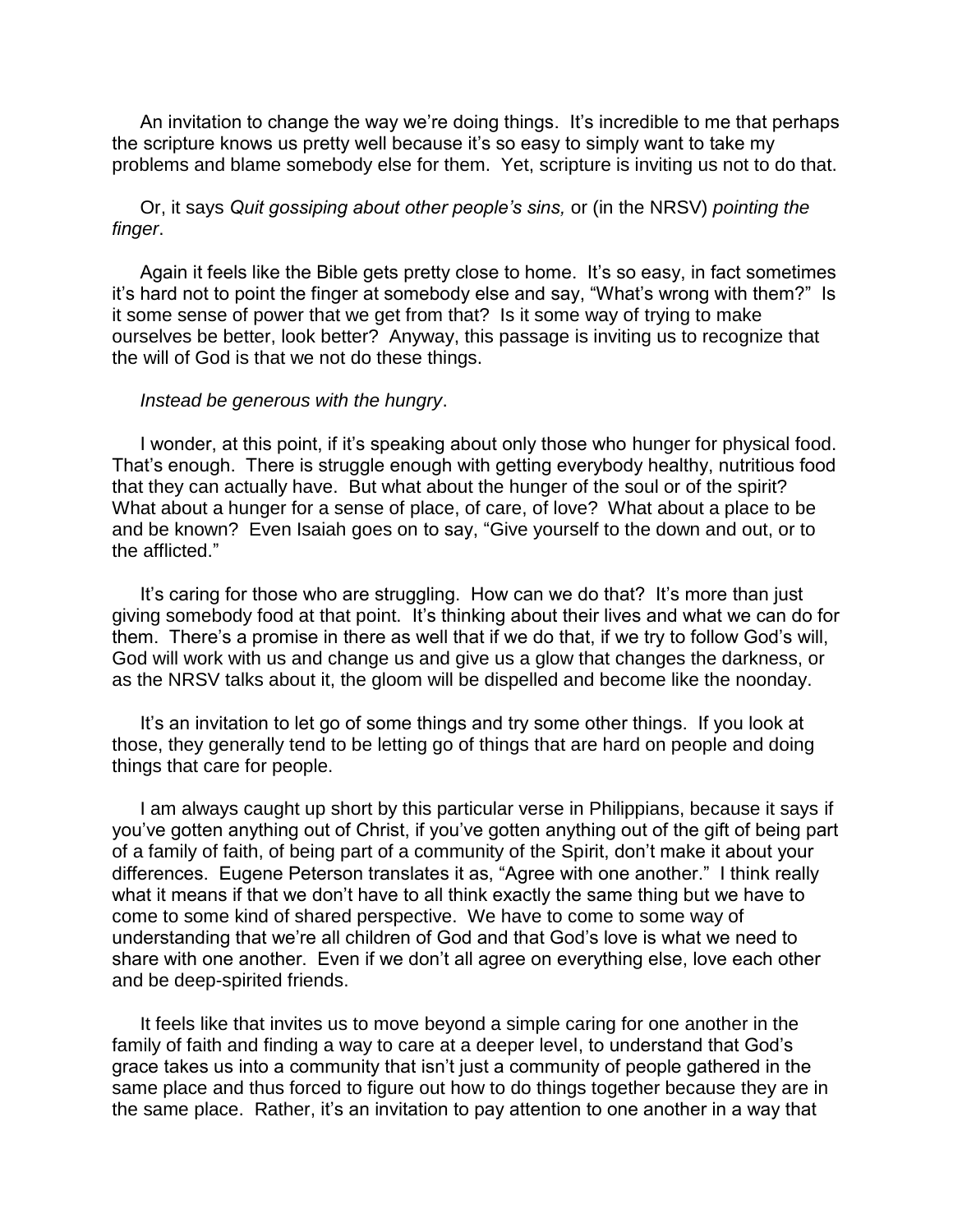cares that we're together and invites us to share our lives and to share our lives deeply and broadly.

Indeed, when Jesus is speaking in the Sermon on the Mount, he's not just talking about us sharing our lives in a community of faith. He's inviting us to be light and salt to the world, to bring something the world can taste. There's something so physical about that. There's something so real about that. We actually are engaged in the world and bring the light as well, a light that dispels the shadows and gloom and helps us see the goodness and the grace and the fullness of life God is inviting us to. I think that we can see that's been true. Christians recognized that their calling is to show the good works of God, and through that, give glory to God.

This is a quote from Julian the Apostate in 360. Julian was a Roman Emperor who was trying to reinvigorate the Roman gods and the Roman way of doing things. He was frustrated that the Jews and particularly the Galileans (Christians) were getting more and more adherents. More people were becoming Christian. Here's what he said: "Why then do we think that it is sufficient and do not observe how the kindness of Christians to strangers, their care for the burial of the dead, and their sobriety of lifestyle has done the most to advance their cause, ...for it is disgraceful that no Jew is a beggar and the impious Galileans support our poor in addition to their own. Everyone is able to see that our co-religionists are in want."

He recognizes that his religion is not doing well because it is not helping the very people who need help the most. But those dratted Christians are helping everybody not only the people in their faith communities. They are helping everyone, particularly the poor.

Sometimes it feels a little bit like when we want to shine the light of Christ, it's like we have a torch we want to use and sometimes it feels a little like some people don't notice that we're holding the torch. Sometimes it feels like we press the light into people's faces. But it's not about burning somebody; it's about helping people see. It's providing the instances of grace.

The pastor that followed me in Lake City recognized that there was a young man in the community named Zack whose parents had disappeared and left him to be part of the state system. They took Zack in and adopted him and gave him the opportunity he needed to be the full human being he could be, to recognize the grace of God in his life.

I think about the story Jesus tells about Lazarus the beggar at the rich man's gate. It makes me wonder about our problem with the poor at our gate, the refugee and the migrant, and how we are treating them. Read the story in Luke, Chapter 12, about Lazarus and the rich man.

We need a God who can take our struggles. Sometimes our lives don't feel quite this undone, and yet oftentimes I recognize the need for a refurbishing, a renovating of my life, for a rebuilding and a renewal of my life. That's what Isaiah is talking about. If we open up to God and walk in God's will and God's way, God will help renovate, renew, and rebuild us.